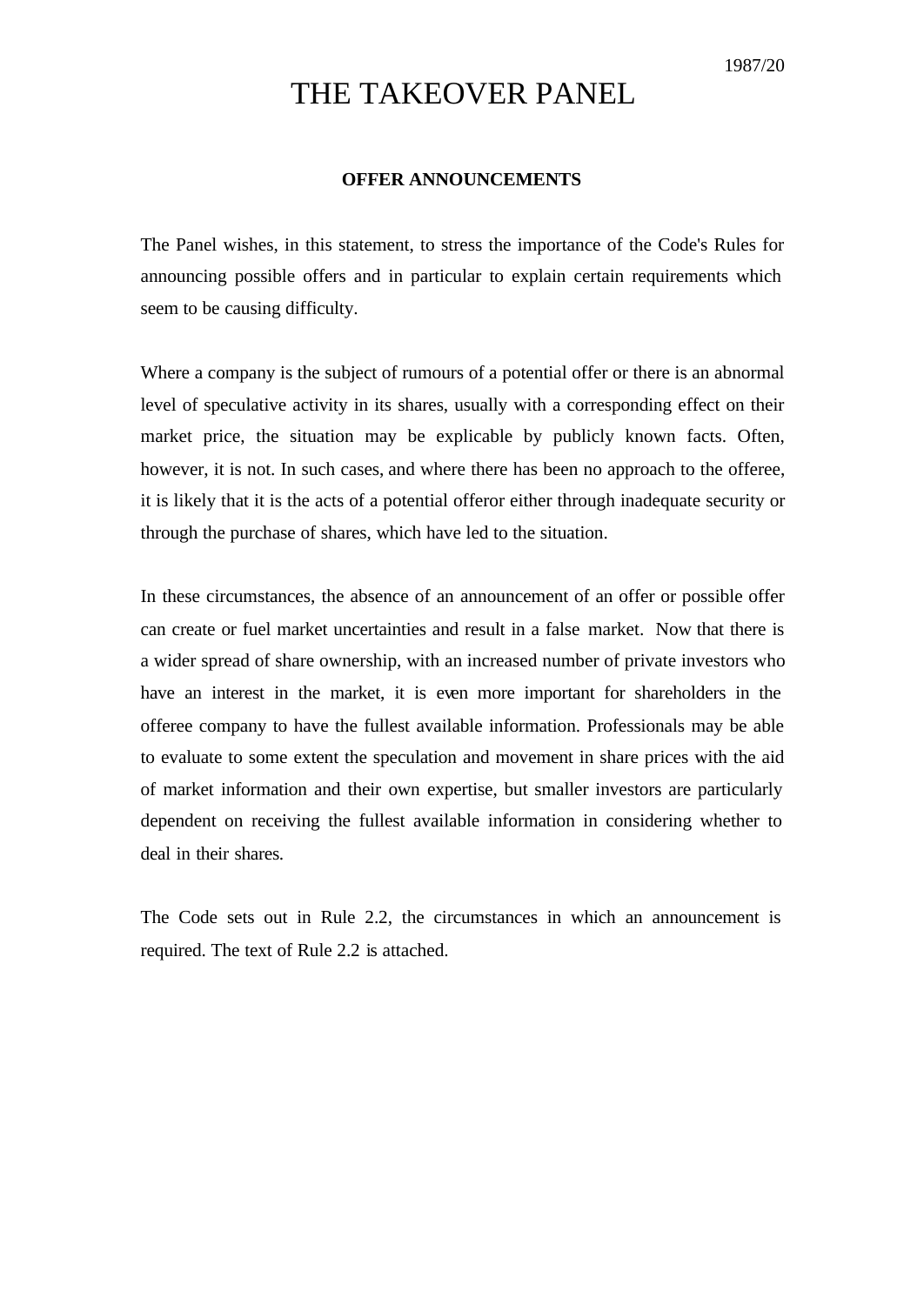Before the board of the offeree company is approached, the responsibility for making an announcement can lie only with the offeror. In particular Rule 2.2(d) provides that an announcement is required:-

"when, before an approach has been made, the offeree company is the subject of rumour and speculation or an untoward price movement and there are reasonable grounds for concluding that it is the potential offeror's actions (whether through inadequate security, purchasing of offeree company shares or otherwise) which have led to the situation. The offeror should, therefore, keep a close watch on the potential offeree company's share price for signs of any untoward movement;"

As a general guide, the Code states that a movement of approximately 10%, not explicable by general movements in the market or by publicly known facts, should be regarded as untoward. But it should be noted that the absence of a price rise, when other factors merit an announcement, does not justify failing to announce.

In practice, speculation or untoward price movements can occur at a very early stage of a contemplated offer. It may be that the potential offeror has progressed no further than a general evaluation of the target company. The structure of the offer may be far from settled. The potential offeror may believe that he has observed proper security precautions, or that his share purchases are insignificant in relation to market activity. Nevertheless, where there is such speculation or price movement, and irrespective of whether the potential offeror is named, the Panel should be consulted by the potential offeror immediately and its guidance sought as to whether there are indeed reasonable grounds for concluding that it is the potential offeror's actions which have led to the situation. Where the potential offeror has been named in rumours it should normally be presumed that there has been inadequate security on its part.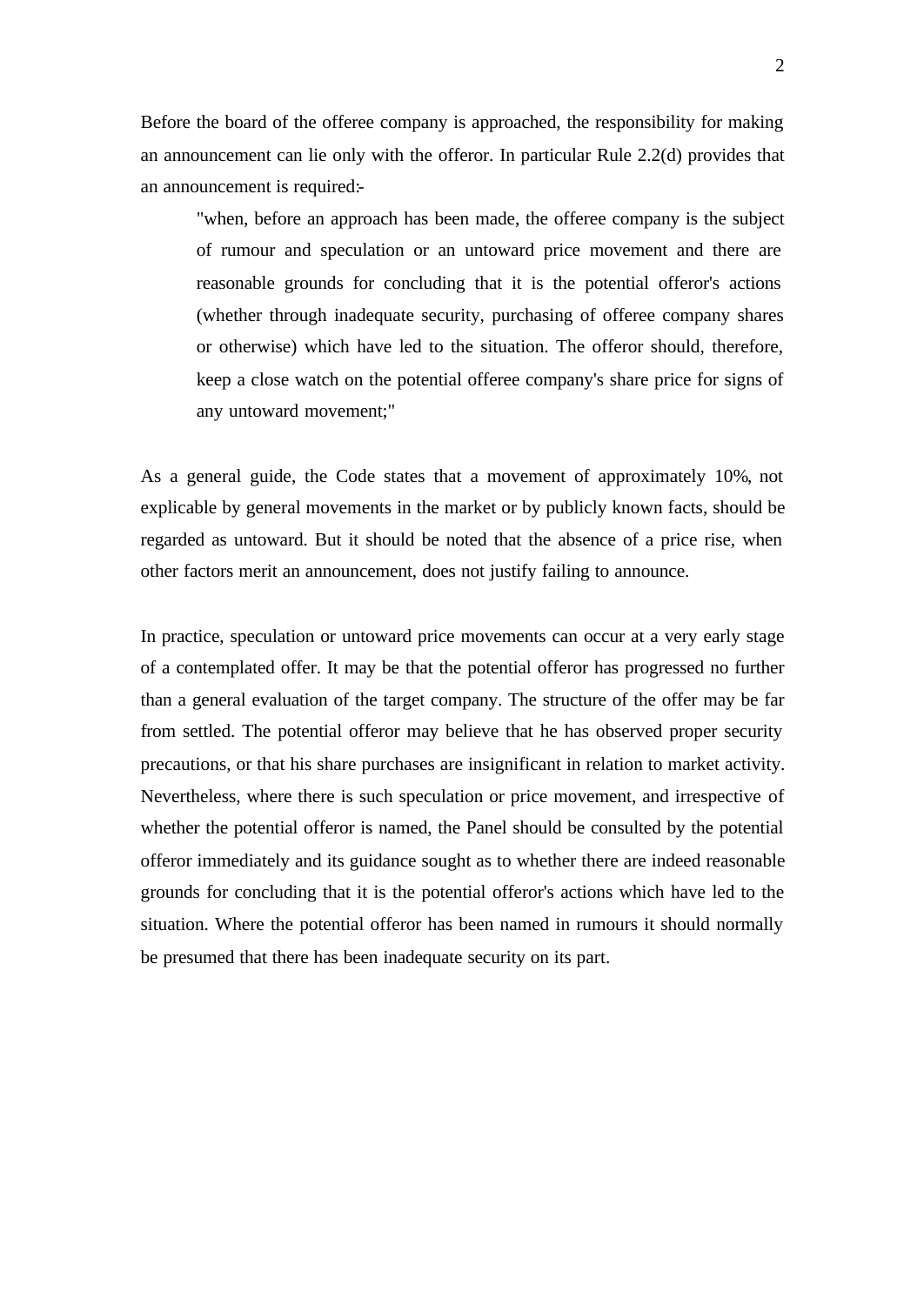Offerors are sometimes reluctant to make an announcement, on the grounds that proposals are still tentative. It is said that, though there may already be rumour and speculative activity, an announcement, in the absence of firm plans, may itself mislead the market. This can be avoided by a proper explanation, and is not a justification for allowing existing uncertainty to continue. In particular, advisers should not delay an announcement simply because financing arrangements are not yet in place. Shareholders can then assess the probability of a bid emerging on the basis of the best information available, rather than on speculation.

There is another reason why compliance with Rule 2.2 is important. Share stakes are frequently acquired in companies, which are the subject of take-over speculation, by investors who are not intending to make an offer. Such investors sometimes state specifically that they do not intend to make an offer, which is clearly most helpful in keeping the market informed, but they are in no way obliged to do so. The effect of Rule 2.2 is, however, that in the absence of a statement that the investor is a possible offeror, the market is entitled to infer that there is no such intention. This inference can only safely be drawn if all potential offerors comply promptly with their Code obligations.

When negotiations or discussions are about to be extended to include more than a very restricted number of people, it is likely to be impossible to maintain the necessary degree of secrecy. In these cases Rule 2.2(e) requires an announcement to forestall any breach of security.

Once an approach to the board of the offeree company has been made, the primary responsibility for making an announcement normally rests with the board of the offeree company. In general, the considerations outlined above will equally apply; in particular, the board of the offeree company must keep a close watch on its share price, to determine whether an announcement is required under Rule 2.2(c).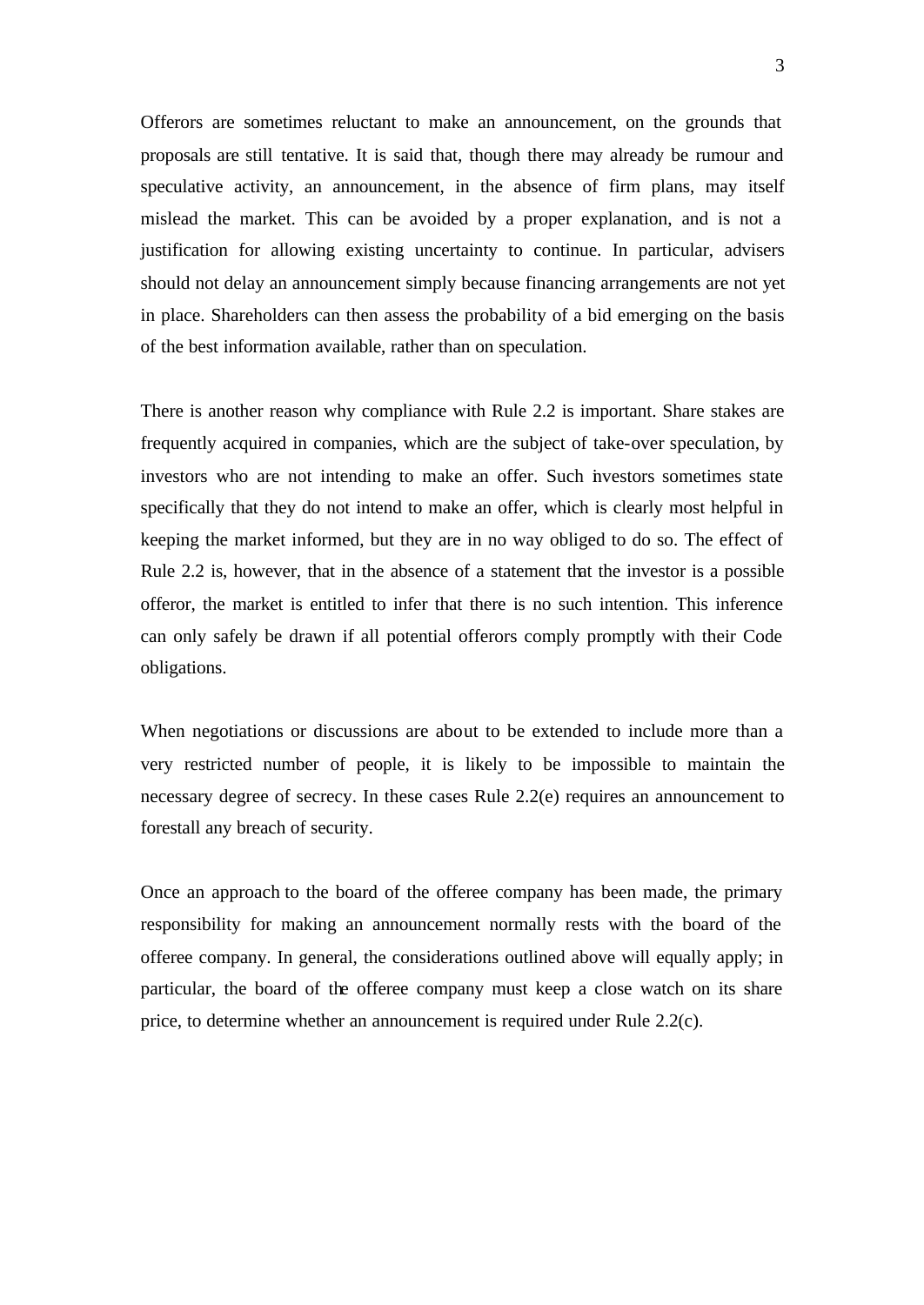In all cases the fact that tactical considerations may make an announcement undesirable must not be allowed to influence the decision as to whether an announcement is necessary.

Companies and their advisers must be in no doubt of their obligations under the Code when a potential offeror is considering making an offer or negotiations are in progress. The Panel recognises that the timing of an announcement can pose difficult questions. However, the Panel executive is always available to be consulted and, indeed, expects early consultation in these circumstances. For companies to form their own view or to take professional advice is not an appropriate alternative to seeking guidance from the Panel.

10 September 1987